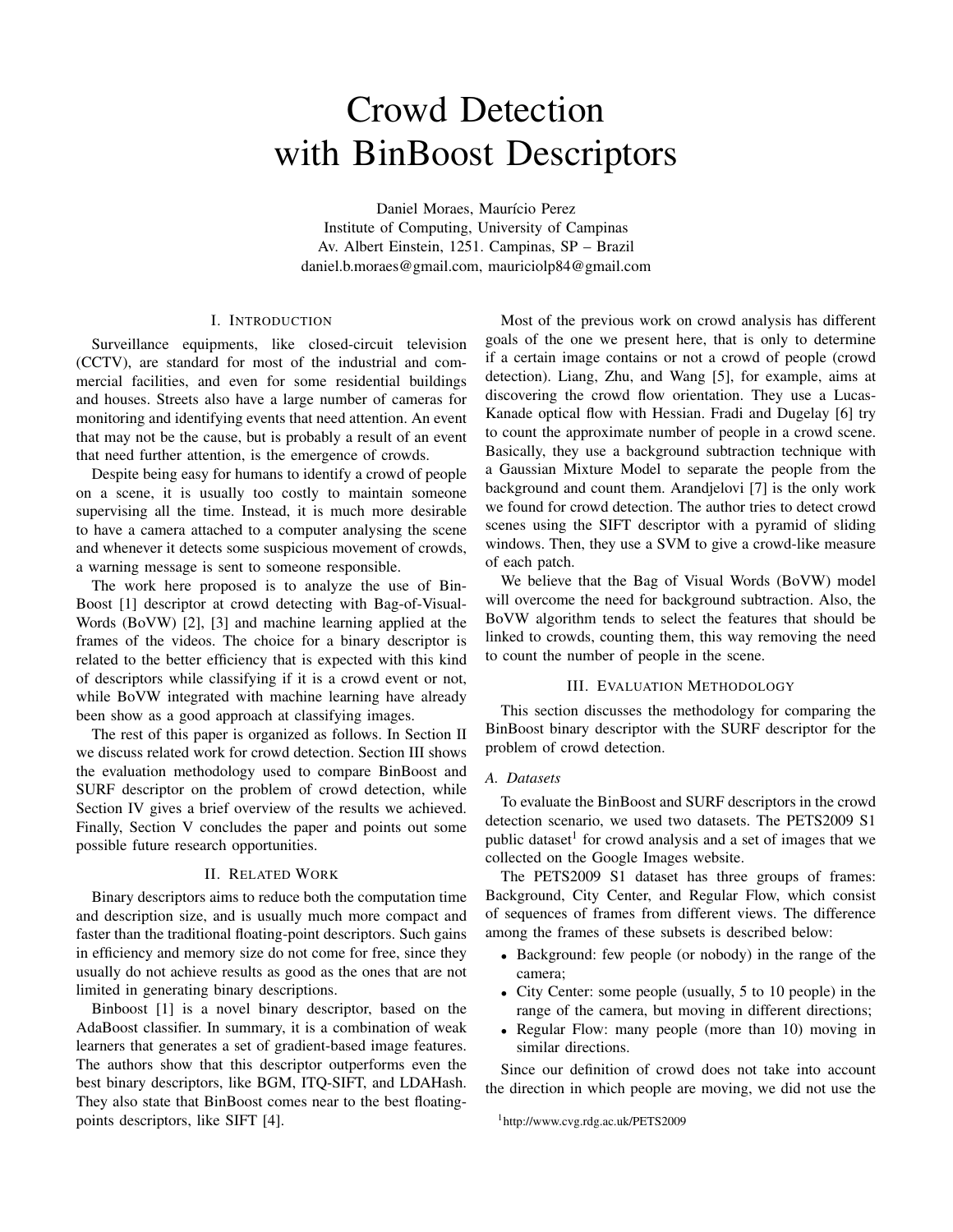City Center subset. The Regular Flow subset was used to build the crowd class and the Background subset for the non-crowd class.

The Background subset has eight views (numbered from 1 to 8), which in turn have a sequence of frames. Since the frames from the same view tend to be very similar, we separated two views (views 4 and 8) only for testing. It is also important to note that this dataset consists of frames from a video, and frames near in time to each other tend to be very similar. To avoid having similar images in this dataset, we only used a subset (randomly selected) of the images from each view.

The Regular Flow subset has four views (the same first four views from the Background subset), and we selected one of them (view 4) only for testing. Again, for avoid having similar images in the dataset, we only used one frame in ten from each view.

We will call this set of images (collected from the PETS2009 S1 dataset) as the *Crowd Pets* dataset. Table I shows the train/test sizes of this dataset.

TABLE I CROWD PETS DATASET (IMAGES FROM PETS2009 S1 DATASET).

|             | Crowd | Non-Crowd |
|-------------|-------|-----------|
| Train       | 240   | 300       |
| <b>Test</b> | 80    | 100       |

To build our second dataset, we chose to collect images on the Google Images website. The crowd images have been collected searching by the "crowd" keyword, and the noncrowd images using the keywords "neighborhood", "park", and "city". We picked 330 images from the "crowd" search, and 110 from the other three, totalizing a dataset of size 660 (330 for crowd and 330 for non-crowd). We will call this set of images as the *Crowd Google Images* dataset. Since we have no obvious train/test split in this dataset, we decided to evaluate it with a cross-validation approach, instead of a fixed train/test split. We will discuss about the cross-validation later in this section.

### *B. Experimental Setup*

Most computer vision methods attempt to solve image classification problems in three main layers: low-level, midlevel, and high-level. The low-level is usually composed by some image processing and description methods. The midlevel is intended to analyse the low-level content and represent them in a more generalizable form. Many people say that this step aims to reduce the semantic gap between the data and the classification problem we want to solve. As for the high-level, it is usually composed by a learning algorithm that tries to distinct the classes of the problem through the feature vectors that are generated by the mid-level. Since our focus in this work is only to evaluate the BinBoost and SURF descriptors, we built a simple pipeline with basic mid- and high-level layers. Below, the methods we used on each of these layers are described in detail.

*1) Low-level: Image description:* In this layer, we did some image processing and used the BinBoost and SURF descriptors to describe the images. We started by downsampling the images to a maximum size of  $480 \times 360$ , keeping their original aspect ratio. Next, we converted the images to grayscale. These two steps were applied for both Crowd Pets and Crowd Google Images datasets, and we used the *mogrify* tool from the ImageMagick package. After that, we described the images using the aforementioned descriptors. We evaluated two approaches for selecting the image keypoints to be described with different descriptor sizes. The keypoints were selected using the original method inherent of each descriptor and alternatively in a dense form, with a patch of  $24 \times 24$  and a sliding step of 4. As for the description sizes, we evaluated BinBoost with 128 and 256 dimensions and SURF with 64 dimensions. Table II shows the descriptors we used, with their respective settings.

TABLE II DESCRIPTORS WE USED IN OUR EXPERIMENTS, WITH THEIR RESPECTIVE SETTINGS.

|                                      | Descriptor                         | Key-point selection                                 | Size       |
|--------------------------------------|------------------------------------|-----------------------------------------------------|------------|
| BinBoost 128<br>BinBoost 256         | <b>BinBoost</b><br><b>BinBoost</b> | BinBoost keypoints<br><b>BinBoost</b> keypoints     | 128<br>256 |
| BinBoost Dense 128                   | <b>BinBoost</b>                    | Dense, patch 24x24, step 4                          | 128        |
| BinBoost Dense 256<br><b>SURF 64</b> | <b>BinBoost</b><br><b>SURF</b>     | Dense, patch 24x24, step 4<br><b>SURF</b> keypoints | 256<br>64  |
| SURF Dense 64                        | <b>SURF</b>                        | Dense, patch 24x24, step 4                          | 64         |

*2) Mid-level: Image representation:* In the mid-level layer, we used the BoVW method. Despite simple, this technique has shown good results on many image classification problems. It starts by building a random sample of the data (usually 50% of the samples from the positive class and 50% from the negative class). This random sample is called "codebook". After that, the mid-level feature vectors are generated using coding and pooling methods. There are two main coding methods for the BoVW: hard and soft assignments. We chose to use the hard assignment, since it is simpler, faster and achieves comparable results. For the pooling, we used the average pooling.

*3) High-level: Classification:* In the classification phase we used the Support Vector Machine (SVM), a powerful algorithm for binary classification. We also used a Gaussian kernel (RBF), which is a good default kernel when we have no prior knowledge on how to represent the data under analysis.

In this case, the input of the SVM classifier are the feature vectors computed above with the BoVW technique. The parameters of the RBF SVM are selected in a grid-search fashion, using a 5-fold validation (on the training set) and selecting the pair of values with higher mean accuracy. Finally, these parameters are used to train a SVM model, which is then used to predict the samples we separated for testing.

#### IV. EXPERIMENTS AND RESULTS

In this section we compare the BinBoost descriptor with the SURF descriptor for the problem of Crowd detection. The results from each dataset is presented on tables containing the rates of True Positives (TP), False Positives (FP), True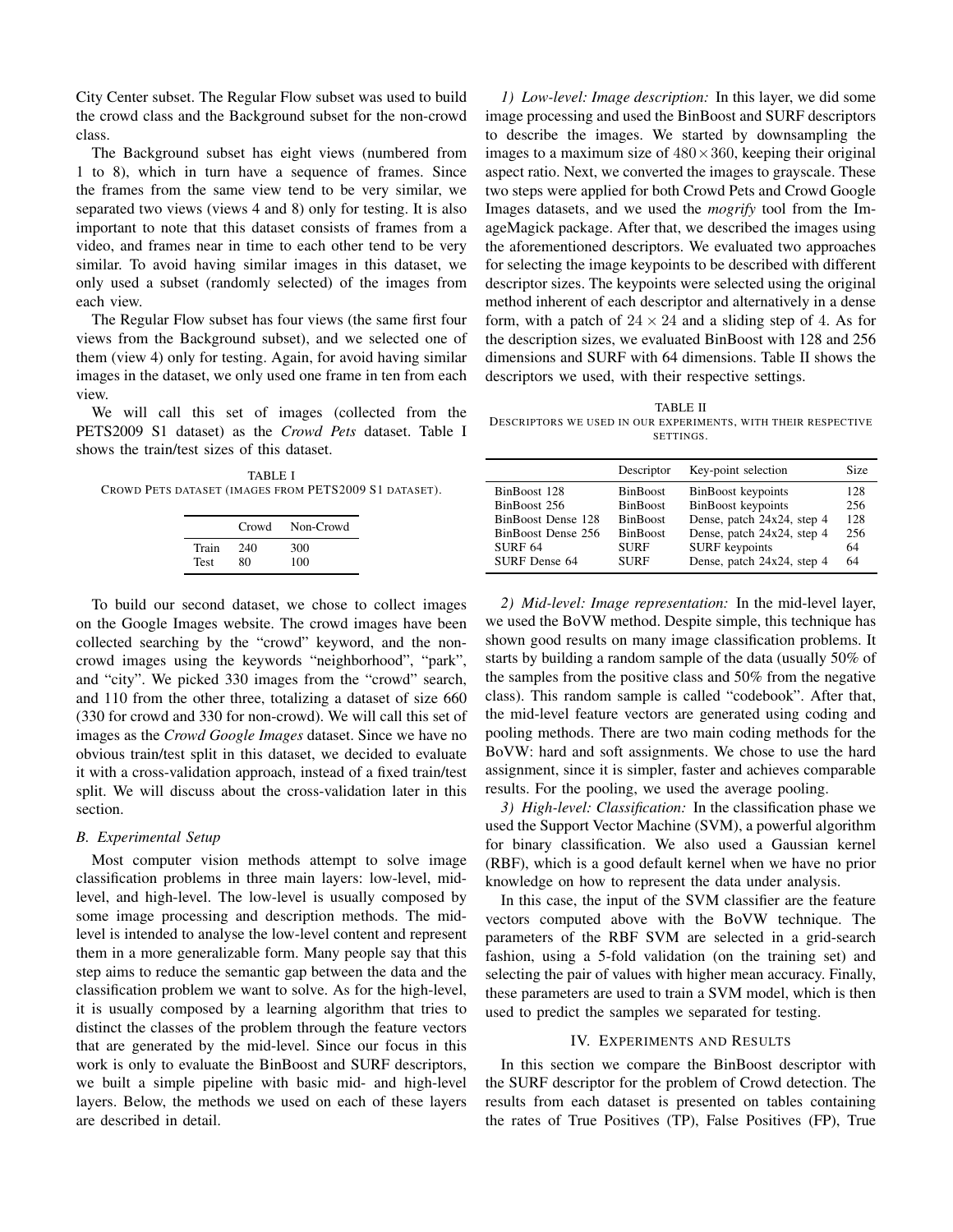Negatives (TN), False Negatives (FN), Accuracy (ACC) and the F1 score (also known as F-Measure). The F1-score is the harmonic mean of precision and can be computed as follows:

$$
F_1 = \frac{2 \times \text{tp}}{2 \times \text{tp} + \text{fn} + \text{fp}}\tag{1}
$$

## *A. Experiment on Crowd Pets dataset*

Table III shows the results of this experiment, that used the Dataset 1. For the non-dense runs, BinBoost descriptor had bad performance, doing a little better than random classification, conversely SURF obtained a reasonably accuracy of almost 74%. Surprisingly, with dense approach the BinBoost descriptors greatly increased their performance, achieving an accuracy over 80% and outperforming the SURF results, that had a decrease, by more than 10%. As expected the BinBoost of 256 bits did better than the 128 length on both cases, but not by much.

TABLE III RESULTS OF BINBOOST AND SURF ON THE CROWD PETS DATASET.

|                    | TP    | FP    | TN    | FN    | ACC   | F1    |
|--------------------|-------|-------|-------|-------|-------|-------|
| BinBoost 128       | 0.075 | 0.000 | 1.000 | 0.925 | 58.88 | 0.140 |
| BinBoost 256       | 0.087 | 0.000 | 1.000 | 0.912 | 59.44 | 0.161 |
| <b>SURF 64</b>     | 0.412 | 0.000 | 1.000 | 0.588 | 73.87 | 0.584 |
| Dense BinBoost 128 | 0.988 | 0.320 | 0.680 | 0.013 | 81.68 | 0.827 |
| Dense BinBoost 256 | 0.938 | 0.250 | 0.750 | 0.062 | 83.35 | 0.833 |
| Dense SURF 64      | 0.325 | 0.000 | 1.000 | 0.675 | 70.00 | 0.491 |

On Table IV there is a comparison between the size on disk occupied by the descriptions.

TABLE IV COMPARISON OF DISK SPACE BETWEEN BINBOOST AND SURF DESCRIPTORS.

| Descriptor         | Disk space |  |
|--------------------|------------|--|
| BinBoost 128       | 56M        |  |
| BinBoost 256       | 94M        |  |
| <b>SURF 64</b>     | 1.8G       |  |
| Dense BinBoost 128 | 350M       |  |
| Dense BinBoost 256 | 586M       |  |
| Dense SURF 64      | 2.4G       |  |

### *B. Experiment on Crowd Google Images*

On the next experiment we used the Crowd Google Images dataset. Table V contains its results, where the values in the parentheses inform the standard deviation of each measure. In this experiment there was a big jump on accuracy between non-dense and dense description. Still, the later had a slightly better performance, with all three descriptions having approximately the same results if we take into account the standard deviation. Once again, the binary descriptors unexpectedly classified correctly more images than SURF.

In the Figures 1, 2, 3, and 4 there are some examples of the wrong classified images on the Crowd Google Images dataset. There are some cases, like 3, in which we have a suspicion that the greatly repeated pattern all over the image has led the algorithm to fail.



Fig. 1. Crowd image, classified as non-crowd.



Fig. 2. Crowd image, classified as non-crowd.



Fig. 3. Non-crowd image, classified as crowd.



Fig. 4. Non-crowd image, classified as crowd.